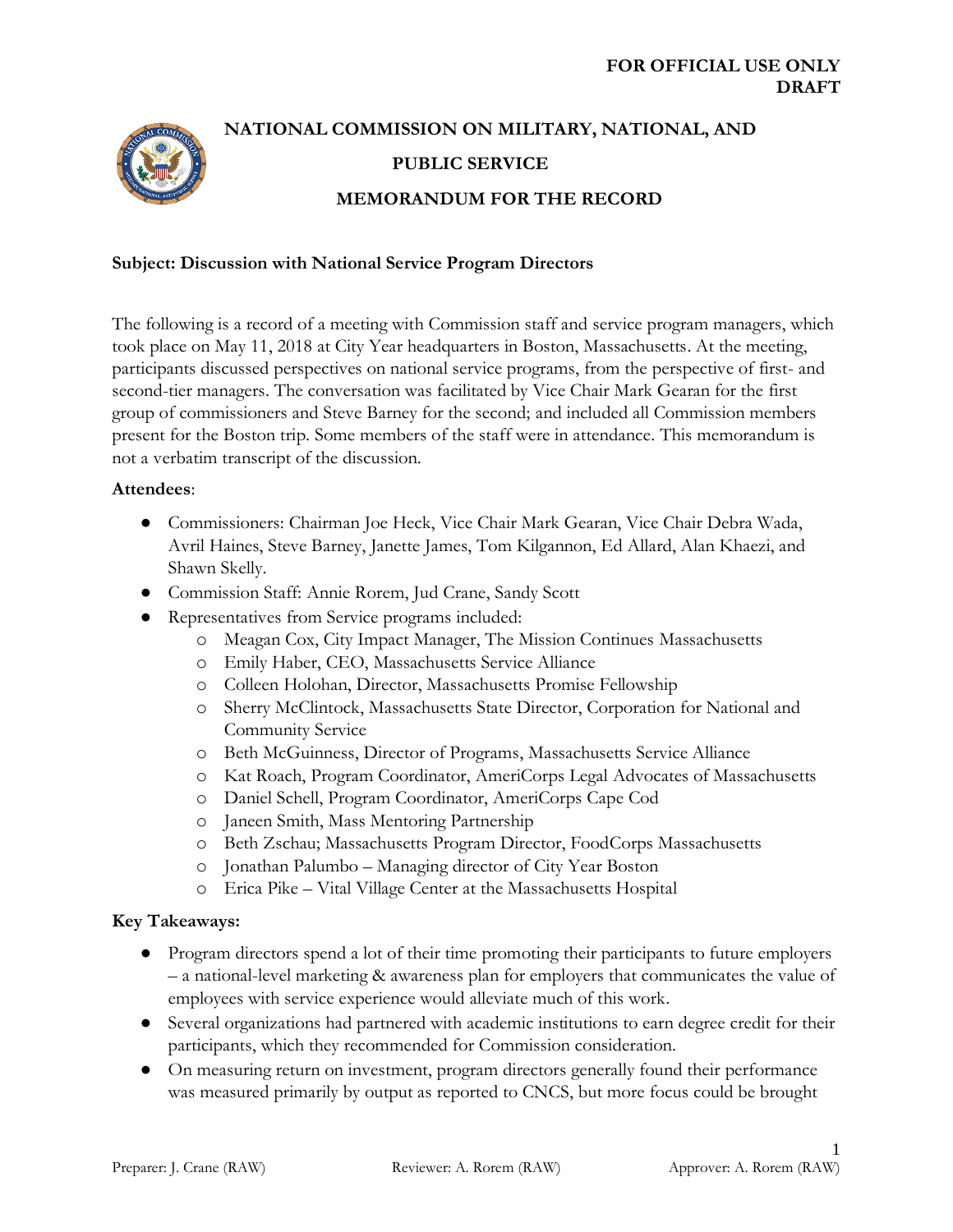on measuring the impacts – such as the [Empowered Veteran's Index](http://www.missioncontinuesblog.org/wp-content/uploads/2017/12/EVI-One-Pager.pdf) used by The Mission Continues.

● It takes service members some time to become effective in their work, underscoring the value of a sustained service commitment.

# **Meeting Discussion**

## **Group 1: Barriers to Service**

# **Vice Chair Mark Gearan** *kicked off the meeting by asking participants if they could commend the Commission to think about propensity and barriers to service.*

One participant identified a common impetus for service, strengthening America and keeping it safe. She posited that the conversation around military, national, and public service could be more intertwined, helping participants not just find their first four-year commitment but a pipeline for continued service. With The Mission Continues, they had found that a lot of veterans had a desire to continue serving but wondered "what's next?" When prompted on barriers, she said financial barriers were significant for people, particularly in larger cities. Figuring out ways to incentivize the public service award, such as getting more universities to agree to do public service education award matching.

Another said student loans were a big deal for certain participants; he recalled his personal experience with hearing about loan forbearance – only to discover that that was only for federal loans and when they are paid off on the back end they're taxed. He posited that unless people have personal access to a safety net, service is a large economic gamble.

Another participant recalled her personal experience looking for an opportunity when she started her career in service, and when she gained an opportunity to teach a college class on service it motivated her to stay in school. Her organization sees alums come in to get a lot of experience for another opportunity. As for financial barriers, her organization has a partnership with Northeastern University for free classes while in service programs, which provides more funding for those from low-income backgrounds.

One participant said that all the participants at her organization were involved in capacity building, vice direct program service. She suggested that most want to address problems that they see in their community. Her organization started a partnership to get a youth development certificate. CNCS partnerships make it easier to form those partnerships with educational organizations. Her organization seeks diversity in participants, but most host sites do encourage candidates to have a bachelor's degree before applying. Janeen claimed a stronger overall message about service would also help market individual sub-programs and helpful to recruit applicants.

One individual said she did not participate in AmeriCorps, but as an employer, now sees the value of the program but there could be more marketing done on the employer side, as lack of awareness is a barrier for participants moving on.

## **Increasing Awareness for Employers, Higher Education**

**Vice Chair Gearan** *asked for a little more from the service managers on the idea of an awareness deficit as a barrier – and asked if a unified message would itself become a barrier.*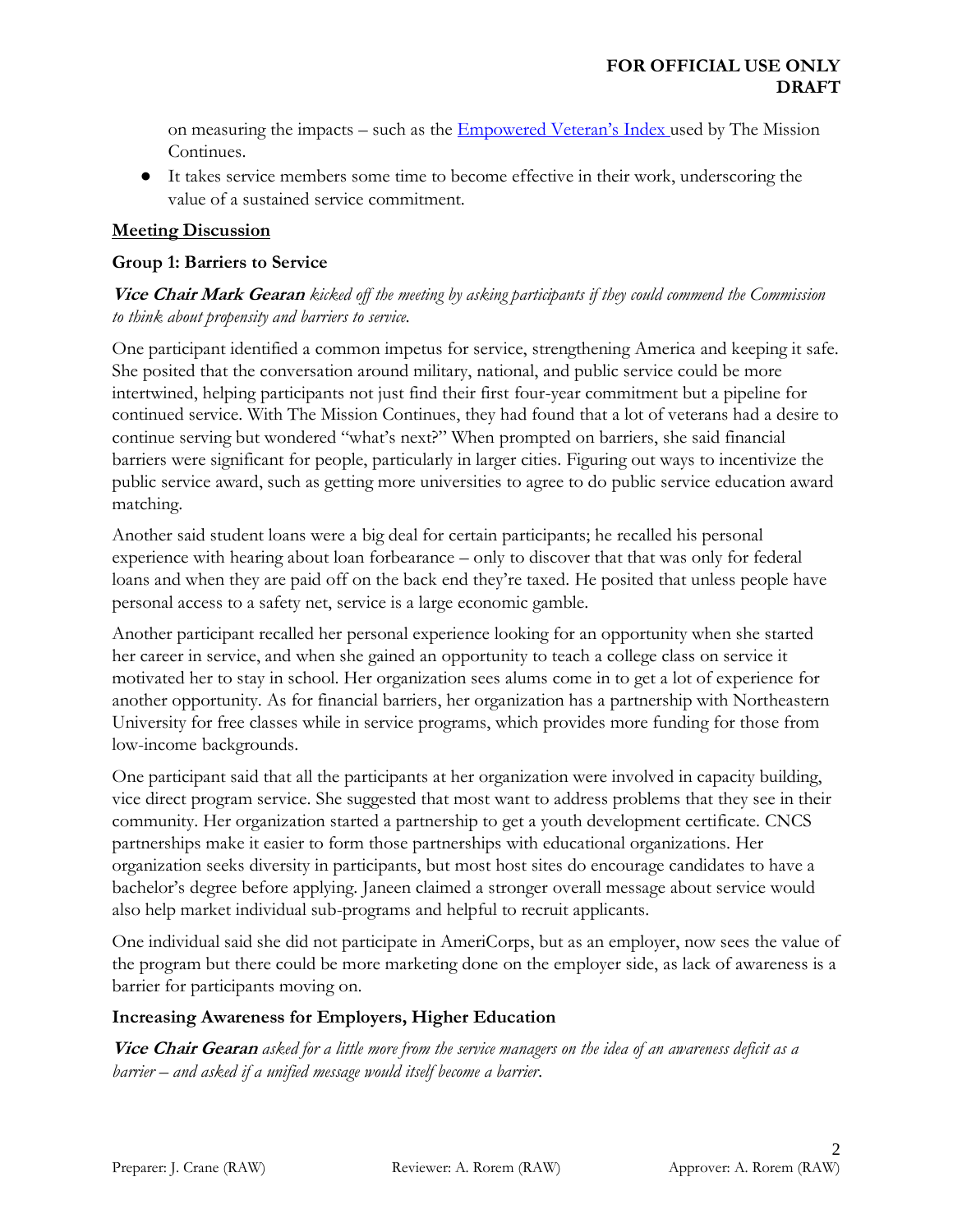One participant agreed with the challenge of taking the many disparate forms of service and forming a unified value proposition. She identified forming relationships with higher education institutions, particularly a goal of every AmeriCorps program having a partnership with a college, as a way of promoting that message.

One participant supported the employer-side marketing, saying employers should see AmeriCorps and veteran experience as a selling point for prospective employees. There is a big difference between how AmeriCorps and veterans are received, but the question is how to amplify both. She suggested home-buying support as an incentive for those who had done either form of service.

# **Ed Allard** *asked those around the table how they learned about AmeriCorps, and then what inspired them to join.*

One participant raised that, as one of the few non-AmeriCorps alums in the room, his personal experience was in working for the Governor of Massachusetts on education policy where they identified an issue with having one of the top education results but also significant gaps. While reviewing school programs to address those gaps, he learned about City Year – a way to support students who were falling behind – and was fascinated by the program. This individual mentioned he has now been working for City Year for seven years and stays, "because the program works." After 20 years working in public education policy, he still finds the results astonishing.

One participant mentioned she had always been involved in service growing up, as she was taught service was "the price you pay" for having privileges as an American. Now that AmeriCorps has been around over 20 years, they are starting to get participants who joined because they were helped by an AmeriCorps member – who inspired them in turn to join AmeriCorps. ServiceLearn was a way to introduce people to that value – and there could be an opportunity to introduce those concepts even earlier.

# **Debra Wada** *asked what percentage of the AmeriCorps population are also veterans.*

One participant mentioned her organization has a fellowship program for veterans and "service platoons" who are mixed veteran/non-veteran. She raised that some AmeriCorps members are experiencing secondary-trauma and having veterans around to support them is helpful.

Other participants mentioned having veterans in their programs, but not programs designed specifically for veterans. Another mentioned that other states, such as Washington, had a successful VetCorps, but that wasn't as strong in Massachusetts.

One participant mentioned her program did not have a lot of veteran programs, or members who are veterans themselves – but some younger ones did not want to identify as veterans because of bad experiences or disagreeing with what they were asked to do while in the military. Her program had been able to get access to the National Guard with SeniorCorps, but a lot of the National Guard "did not want to deal with them." The problems extended to VISTA members, particularly in Maine, not getting access to the military.

# **Group 1: Measuring Service**

**Vice Chair Gearan** *asked participants how they measure effectiveness or impact. The Commission is going to be called to justify big ideals – and he posited there was a tale to tell on effective service.*

One woman said her organization measures two components: Federal requirements, asked by CNCS, which are national performance measures that all AmeriCorps programs need to respond to;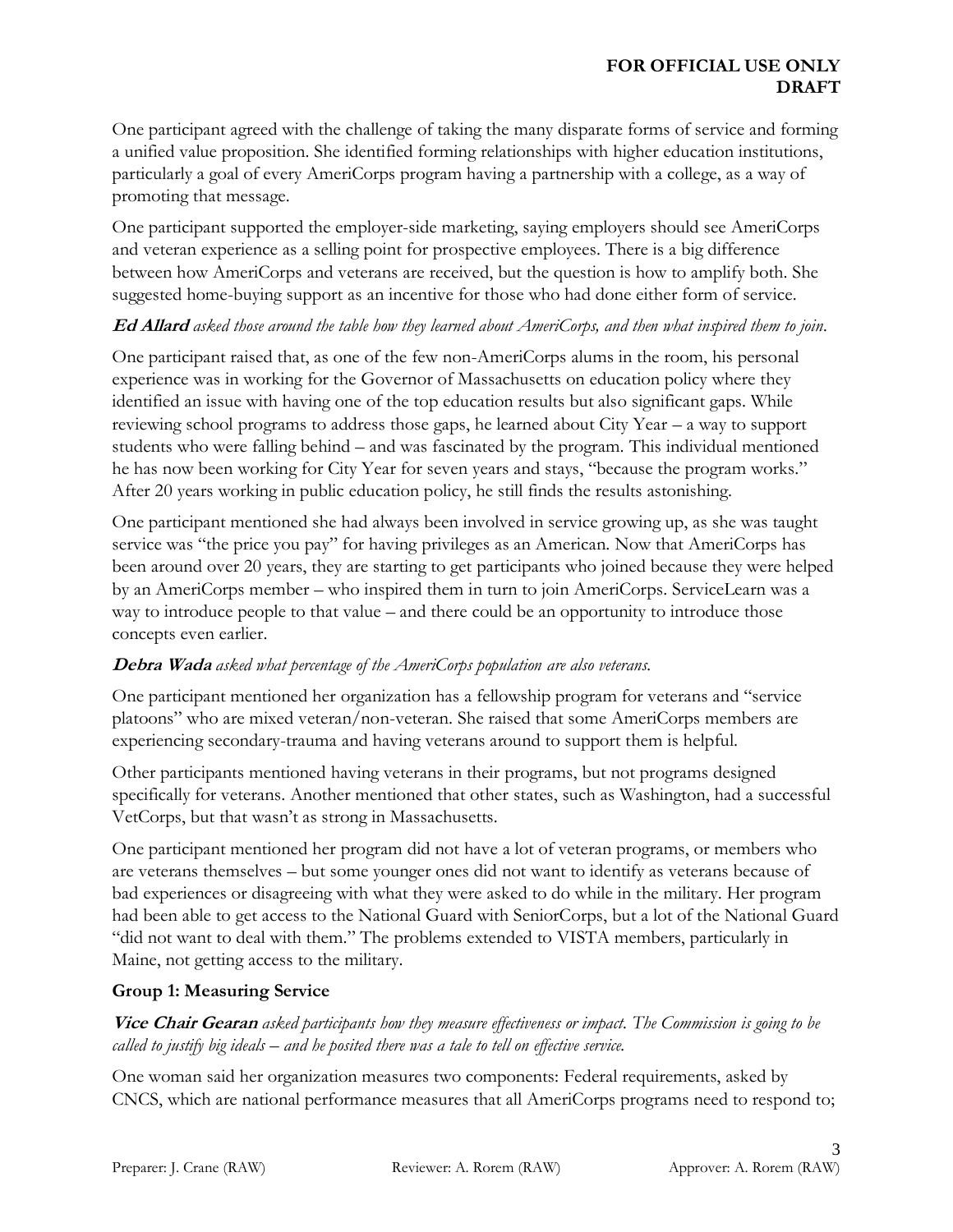## **FOR OFFICIAL USE ONLY DRAFT**

and the materials the NGOs use to make their case for efficacy in a broader effort of evaluation/performance measurement. She said in terms of national performance, different program areas and output levels are measured - a lot of focus is on output, but over the last 5-6 years an increasing emphasis on what it means to the Corps member. Another participant said her organization uses an excel spread sheet to track metrics, and while she keeps up with her personal clients, it was harder to measure how the program impacted the entire community. Another participant shared that her organization, The Mission Continues, created an [Empowered Vet](http://www.missioncontinuesblog.org/wp-content/uploads/2017/12/EVI-One-Pager.pdf)eran's [Index,](http://www.missioncontinuesblog.org/wp-content/uploads/2017/12/EVI-One-Pager.pdf) which measures 3 points: personal growth, connectedness, and community impact.

## **Ed Allard** *asked the representative from The Mission Continues how that organization measure connectedness.*

Meaghan answered by detailing the methodology, which centers on surveys asking at various points about the veteran participant's transition, integration, and involvement with other programs or agencies.

# **Tom Kilgannon** *asked if participants would share a specific example of an individual whose life they had changed.*

One participant shared a story of a veteran that she met during a baseball game at Fenway, who in turn shared that getting involved in her organization had saved his life from suicide – as the veteran had felt disconnected, struggled with reintegration and finding a sense of purpose. The fellowship with her organization allowed him to serve 20 hours a week with a stipend at a non-profit at his choice – but the veteran also received career coaching. It is now six years after his fellowship, and he is applying to be an executive director with the organization.

One participant shared that she was a Division-1 athlete, and her AmeriCorps service put her over in Jamacia Plains, where a teacher connected her with a young man whom she would take to basketball games to work on math or use comic books to develop reading skills. That young man developed a love of reading, and they met every weekend for 7 years – until he went to high school. The young man is now employed at a local hospital – and Sherry asserted if it was not for AmeriCorps, he would not have been able to "cross the gap."

# **Tom Kilgannon** *followed up by asking how that made an impact on her.*

She answered that education is her top interest, she worked at Northeastern for a little while but transitioned to CNCS. There's always a new kid like the one she helped, and a lot of them are missed.

# **Tom Kilgannon** *asked participants, to the extent they understood military service, what did they see as the greatest similarity and greatest difference.*

One participant said the similarities were a strong desire and commitment to serve the country and to help people. The differences is in the work on the ground – which inherently attracts different people. A lot of AmeriCorps personnel working with high schoolers hear youth say college is not an option – so their only choice is to join the military.

## **Group 1: Mandatory or Voluntary Service**

## **Ed Allard** *asked the group's opinion on mandatory or volunteer service.*

One participant said he supported voluntary service. He continued that having an engaged group of individuals who are motivated to serve makes a difference, as contrasted with his experience in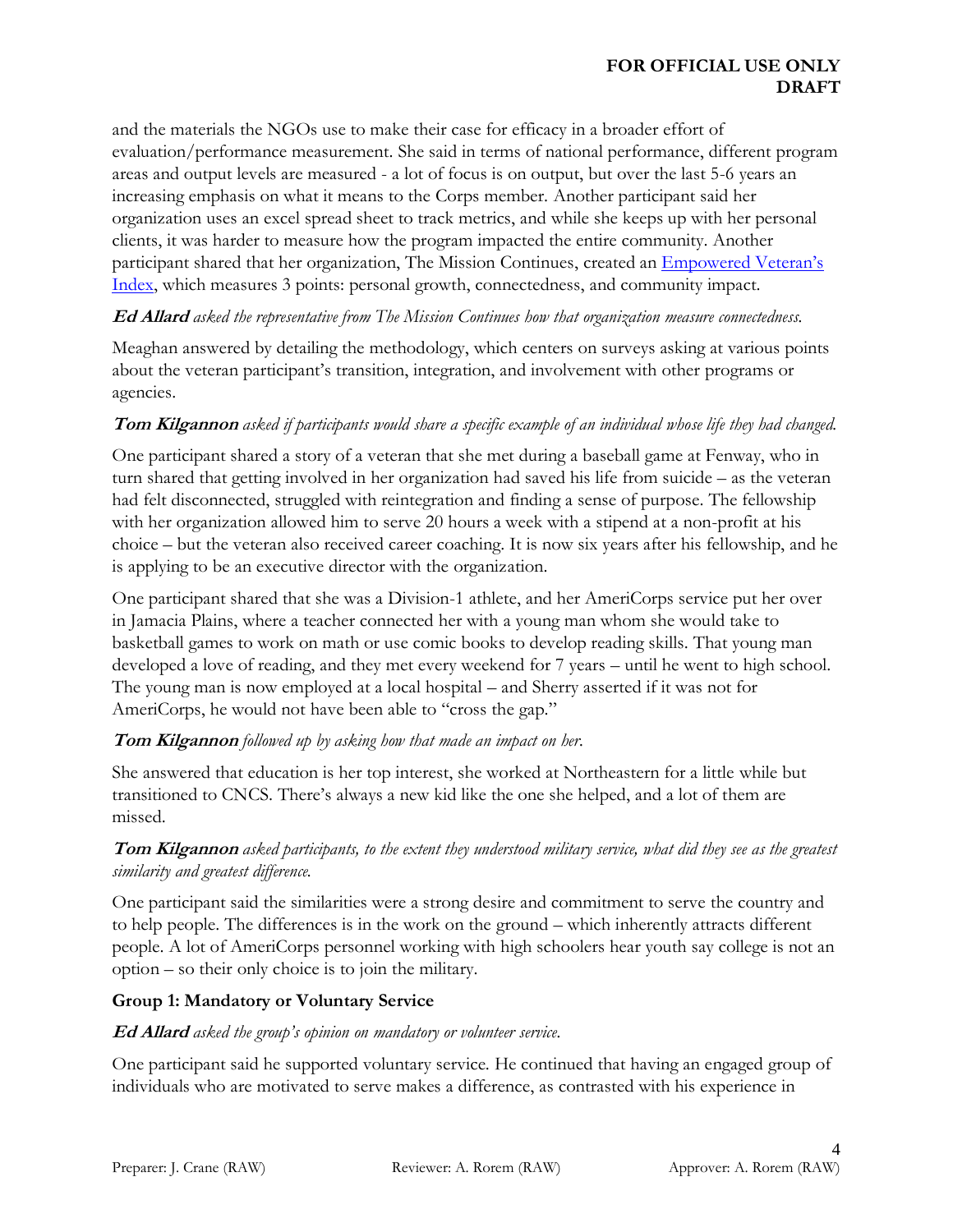NCCC – where participants sometimes did not want to be there and viewed the program as a "lastditch option."

Another participant said she also supported voluntary over mandatory service, recalling her experience with parents who were worried about their child continuing to college.

**Vice Chair Gearan** *asked if the answer would change if the circumstances were flipped: if service was possible with universal access to some incentivized structures.*

One participant opined that there was a lot of value in being pushed out of your comfort zone – and a lot of opportunities would follow.

# **Group 1: How long should service be?**

**Ed Allard** *asked if they had any sense of how much time it took for participants to get immersed in the experience, and how long before the benefits emerged.*

One individual said that experiences varied person to person. Janeen continued the benefit is in immersing yourself in the community – and a year is not long enough to do so.

# **Group 2:**

[Commissioners switched, participants stayed. **Annie Rorem** recapped the conversation from the first group discussion].

**Steve Barney** *teed off the discussion asking how the Commission should understand the obstacles others have identified. He continued that one barrier is to work on the reputation of the programs, suggesting that if we could just increase the perception of the prestige of the people who take on these challenging jobs, that would be helpful – both for communities and for employers. He mentioned that he's heard this kind of service is a privilege with many individuals explaining they had to have a second job to have the privilege to serve. Mr. Barney said he understands the stipend is not a living wage, and that if participants could not fall back on family they could not have pursued the opportunity to serve.* 

One participant mentioned that the performance of different City Year programs is not known outside of the region. There had been a lot of focus around veteran employment, and companies are starting to realize the benefits – a similar campaign around the skills of AmeriCorps would be useful. Understanding not only what people did, but also what they gained from their experiences could help employers understand what value former service participants would bring as employees.

Another participant added his organization sees that when members apply for federal jobs – veteran and VISTA get hiring preference, but that is not the case across the board. He mentioned it would help if there was a federal hiring preference

One individual said her organization is working to ensure everyone who wants to can graduate with a certificate in social justice.

Another individual added when she was working with City Year Boston, if you go through a year you can elect to take a teacher pathway, and work on a degree during the second year of service and earn an automatic interview with Boston Public Schools. Working on a corporate analogue would be helpful.